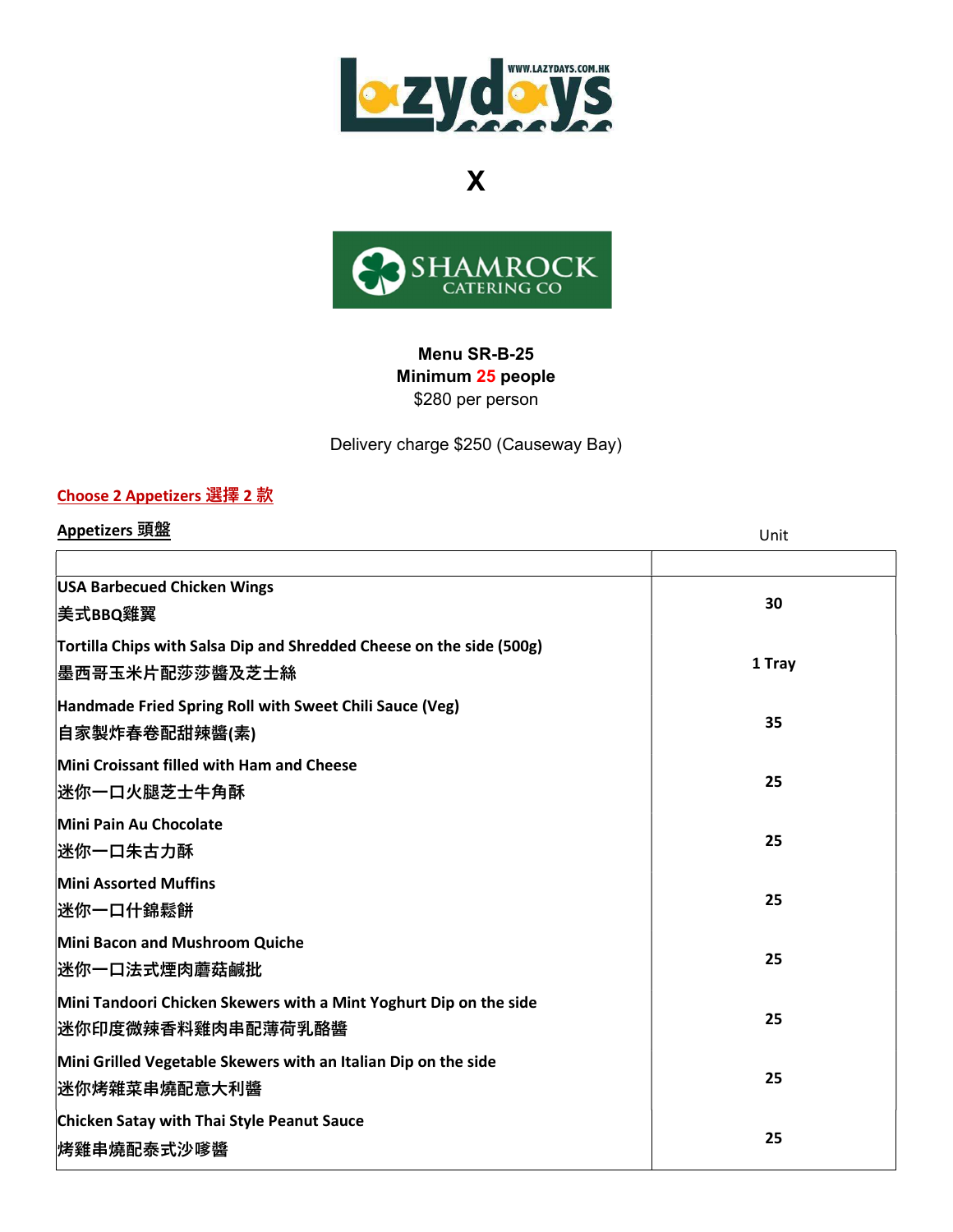



## $\Box$ Choose 1 Sandwich (Quarter pieces) 選擇 1 款

| CHOOSE I Sandwich (Quarter pieces) 231 + I M                         | Unit |
|----------------------------------------------------------------------|------|
|                                                                      |      |
| Mozarella Cheese Roasted Eggplant Sandwich(V)                        |      |
| 水牛芝士烤茄子三明治(素)                                                        | 25   |
| <b>Roasted Chicken Salad with Herb and Mayonnaise Sandwich</b>       |      |
| <b> 香草烤雞肉沙律配蛋黃醬三明治</b>                                               | 25   |
| Farmer Ham, Cheese, Tomato, and Herb with Mayonnaise Sandwich 煙熏火腿芝士 |      |
| <b> 番茄香草配蛋黃醬三明治</b>                                                  | 25   |

# <mark>Choose 2 Salads 選擇 2 款沙律</mark> Kg /Tray

| <b>Classic Caesar Salad with Caesar Dressing on the side</b><br>經典凱撒沙律配凱撒醬              | Approx 1.5 kg |
|-----------------------------------------------------------------------------------------|---------------|
| Crudites Vegetable Sticks Salad with an Italian Dressing on the side(V)<br>蔬菜條配意式沙律汁(素) | Approx 1.5 kg |
| Yum Nuer Classic Thai Beef Salad<br>經典泰式牛肉沙律                                            | Approx 1.5 kg |
| Som Yum Thai Shredded Green Papaya Salad (V)<br>泰式青木瓜沙律(素)                              | Approx 1.5 kg |
| <b>Pesto Chicken Bowtie Pasta</b><br>青醬雞肉蝴蝶粉沙律                                          | Approx 1.5 kg |
| Ham, Sweetcorn, and Peppers Fusilli with Ranch Dressing<br>火腿粟米燈籠椒螺絲粉配千島醬               | Approx 1.5 kg |
| Garden Pasta Salad with Ranch Dressing (V)<br>田園沙律配千島醬(素)                               | Approx 1.5 kg |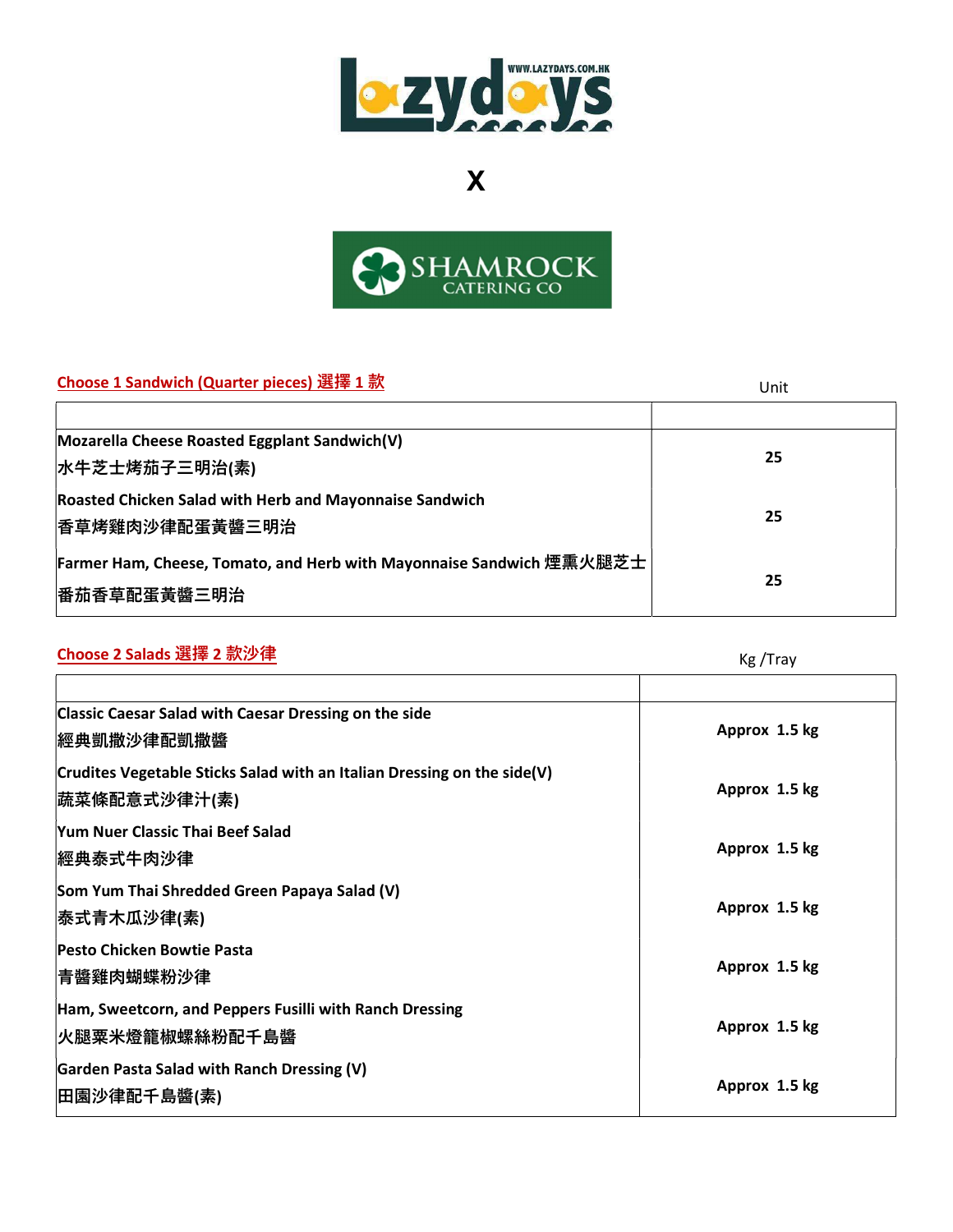



## Choose 4 Mains 選擇 4款主菜 Kg /Trayyang Kg /Trayyang Kg /Trayyang Kg /Trayyang Kg /Tr

| Choose + Manis 运洋 +亦工木                                                                                  | Kg/Iray                                                                     |
|---------------------------------------------------------------------------------------------------------|-----------------------------------------------------------------------------|
| Minced Beef Bolognaise Lasagna served with Garlic Bread<br> 肉醬千層麵(牛肉)配蒜蓉包                               | <b>Approx 2kg</b>                                                           |
| Chicken Lasagna served with Garlic Bread<br><b> 雞肉千層麵配蒜蓉包</b>                                           | <b>Approx 2kg</b>                                                           |
| Vegetable Lasagna with Fresh Homemade Tomato Sauce and Garlic Bread (Veg)<br> 自家製新鮮番茄醬蔬菜千層麵配蒜蓉包(素)      | <b>Approx 2kg</b>                                                           |
| Whole Cooked Chicken with Thai, BBQ, Lemon and Herbs, or Tandoori Sauce<br> 全隻法式旋轉烤雞配泰式醬、燒烤醬、檸檬香草或印度微辣醬 | *Whole Chicken cut into 4<br>slices 6 full chickens cut into<br>20 quarters |
| <b>Fried Rice with Shrimp and Vegetable</b><br>大蝦炒飯                                                     | <b>Approx 2kg</b>                                                           |
| Thai Style Green Vegetable Curry with 1kg Steamed Rice (V)<br> 泰式青咖哩蔬菜飯(素)                              | <b>Approx 2kg</b>                                                           |
| Thai Style Green Chicken Curry with 1kg Steamed Rice<br><b> 泰式青咖哩雞飯</b>                                 | <b>Approx 2kg</b>                                                           |
| Thai Style Stir-fried minced Pork with Chili and Basil with 1kg Steamed Rice<br><b> 泰式羅勒炒豬肉碎飯</b>       | <b>Approx 2kg</b>                                                           |